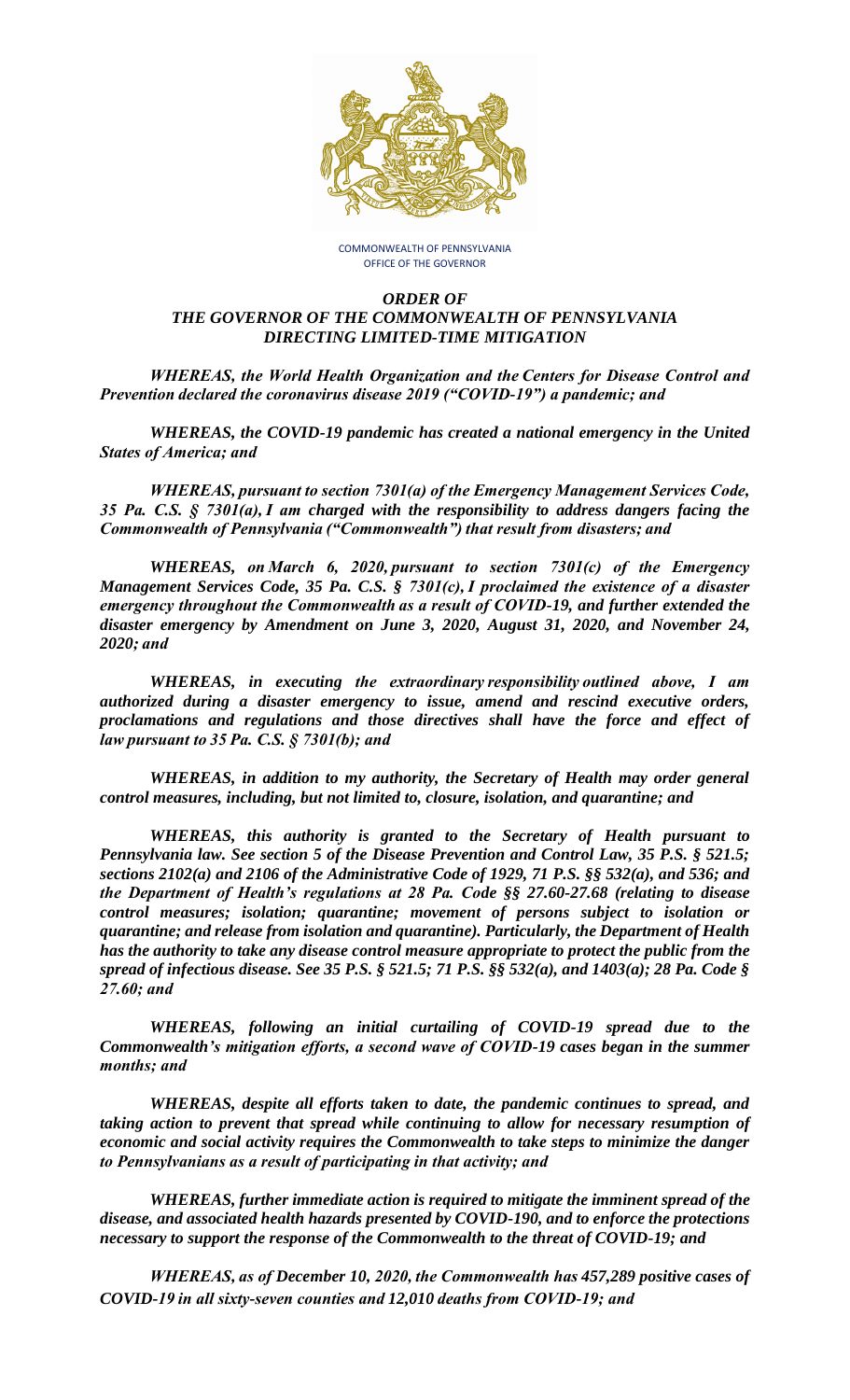*WHEREAS, the Commonwealth is now recording daily COVID-19 cases and hospitalizations in greater numbers than at any other time during this pandemic; and*

*WHEREAS, in addition to my general powers, during a disaster emergency I am authorized specifically to:*

> • *suspend any regulatory statute prescribing the procedures for conduct of Commonwealth business, or the orders, rules or regulations of any Commonwealth agency if strict compliance with the provisions of any statute, order, rule or regulation would in any way prevent, hinder or delay necessary action in coping with the emergency;*

> • *utilize all resources of the Commonwealth and each political subdivision as reasonably necessary;*

> • *transfer the direction, personnel, or functions of Commonwealth agencies or units thereof for performing or facilitating emergency services;*

> • *direct and compel the evacuation of all or part of the population from any stricken or threatened area;*

> • *control ingress and egress to and from a disaster area and the movement of persons within the area and the occupancy of premises therein;*

> • *suspend or limit the sale, dispensing, or transportation of alcoholic beverages, firearms, explosives, and combustibles. 35 Pa. C.S. § 7301(f).*

*NOW, THEREFORE, pursuant to the authority vested in me and my Administration by the laws of the Commonwealth of Pennsylvania, I do hereby ORDER and PROCLAIM as follows:*

*Section 1: Definitions*

*"Extracurricular activities" means voluntary activities sponsored, approved or permitted by a school entity or local education agency or an organization sanctioned by the local education agency other than sports and athletics, and include, but are not limited to, preparation for and involvement in public performances, contests, demonstrations, displays, and club activities.  For purposes of this Order, extracurricular activities include activities involving the physical presence of persons from the same state or from other states.*

*"Gatherings and events" mean a temporary grouping of individuals for defined purposes, that takes place over a limited timeframe, such as hours or days. For example, events and gatherings include fairs, festivals, concerts, or shows and groupings that occur within larger, more permanent businesses, such as shows or performances within amusement parks, individual showings of movies on a single screen/auditorium within a multiplex, business meetings or conferences, or each party or reception within a multiroom venue. Classroom instruction by school entities is not a "gathering" or "event" for purposes of this Order.  Nor is a meeting of electors, including any preparation, to perform the duties enjoined upon them by the Constitution and the laws of the Commonwealth and of the United States a "gathering" or "event" for purposes of this Order.*

*"Interscholastic athletics" means all athletic contests, competitions, scrimmages, or practices conducted between or among school entities.*

*"Intrascholastic athletics" means all athletic contests, competitions, scrimmages, or practices conducted within a school entity.*

*"Intrastate and Interstate sports leagues or tournaments" means all organized athletic contests, competitions, scrimmages, or practices regardless of what they are called and shall include, but not be limited to, club, travel, recreational, intermural, and intramural sports, and includes physical presence of persons from the same state or other states.*

*"School entity" means a public school, school district, charter school, cyber charter school, career and technology center, nonpublic school or private school in this Commonwealth that serves students that are typically in kindergarten through grade 12.*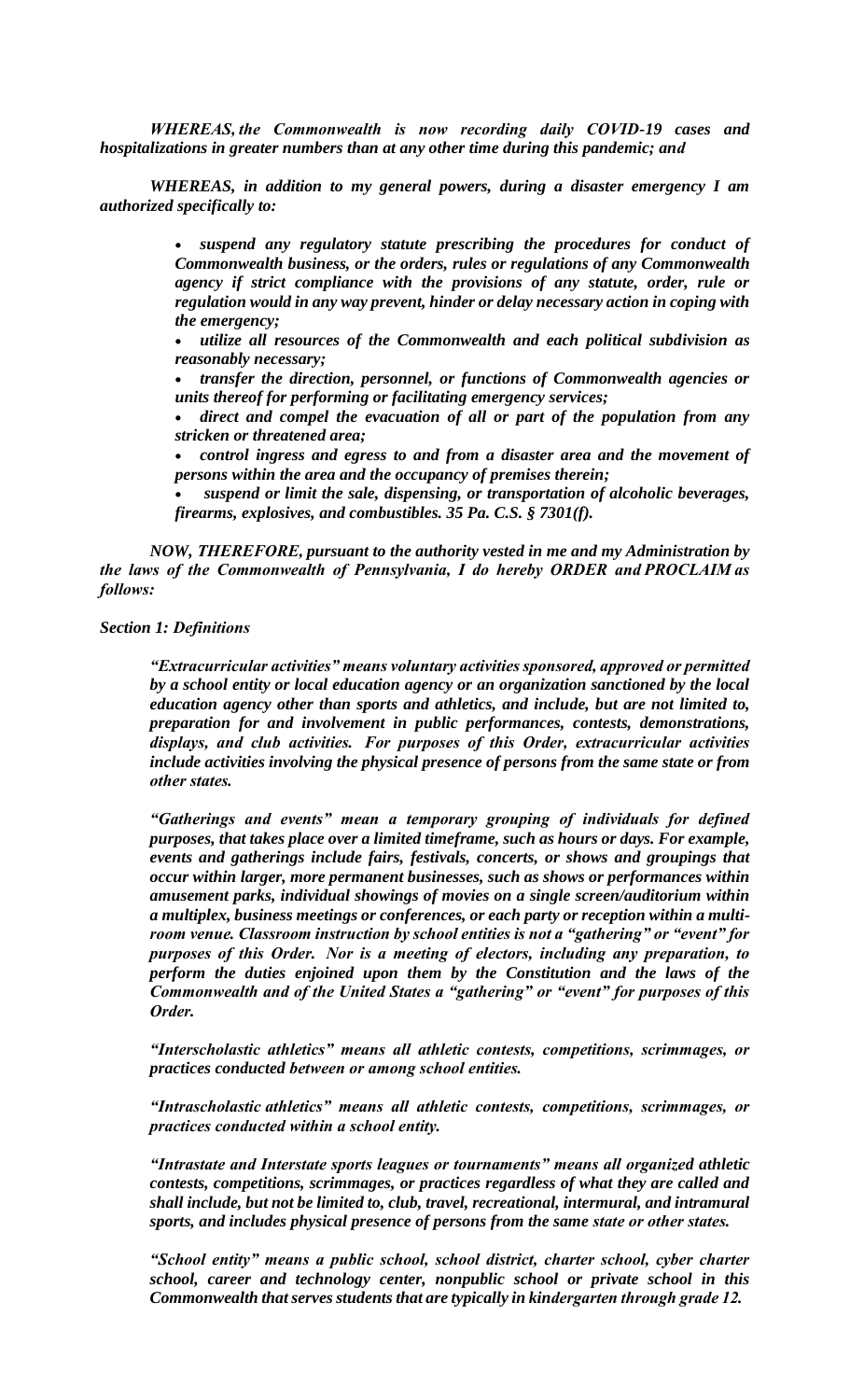*Section 2: In-person Dining and Alcohol Sales*

- *A. All in-person indoor dining at businesses in the retail food services industry, including, but not limited to, bars, restaurants, breweries, wineries, distilleries, social clubs, and private catered events is prohibited.*
- *B. Outdoor dining, take-out food service and take-out alcohol sales are permitted and may continue, subject to any limitations or restrictions imposed by Pennsylvania law, or this or any other Order issued by me or by the Secretary of Health.*

*Section 3: Indoor Gatherings and Events*

- *A. Indoor gatherings and events of more than 10 persons are prohibited.*
- *B. Churches, synagogues, temples, mosques and other places of congregate worship are specifically excluded from the limitations set forth above during religious services. These institutions are strongly encouraged to enforce physical distancing and other mitigation measures at their gatherings.*

*Conventions, retreats, and other gatherings that may be sponsored or held by these religious entities that are not the actual worship service are required to comply with this Order.*

*Section 4: Outdoor Gatherings and Events*

*Outdoor gatherings and events of more than 50 persons are prohibited.*

*Section 5: Capacity Limits for Businesses*

*All in-person businesses serving the public within a building or defined area may only operate at up to 50% of the maximum capacity stated on the applicable certificate of occupancy, except as limited by existing orders to a smaller capacity limit.*

## *Section 6: Gyms and Fitness Facilities*

*Indoor operations at gyms and fitness facilities are prohibited.  Outdoor operations may continue, but all participants must wear face coverings in accordance with the Secretary of Health's [Updated Order Requiring Universal Face Coverings,](https://www.governor.pa.gov/wp-content/uploads/2020/11/20201117-SOH-Universal-Face-Coverings-Order-Update.pdf) including any subsequent amendments, and practice physical distancing requirements.*

*Section 7: Entertainment Industry*

*All in-person businesses in the entertainment industry serving the public within a building or indoor defined area, including, but not limited to, theaters, concert venues, museums, movie theaters, arcades, casinos, bowling alleys, private clubs, and all other similar entertainment, recreational or social facilities, are prohibited from operation.*

*Section 8: Interscholastic Athletics, Intrascholastic Athletics, and Intrastate and Interstate Sports Leagues and Tournaments*

*Interscholastic athletics, intrascholastic athletics, and intrastate and interstate sports leagues and tournaments are suspended for all sports.*

## *Section 9: Professional and Collegiate Sports*

*Professional or collegiate sports activities may continue in accordance with guidance from the CDC and the Department of Health, without regard for the limitations set forth in sections 3 and 4 above; however, spectators may not attend such sports activities in person.*

*Section 10: In-Person Extracurricular Activities*

*In-person extracurricular activities are suspended. These extracurricular activities may be held virtually.*